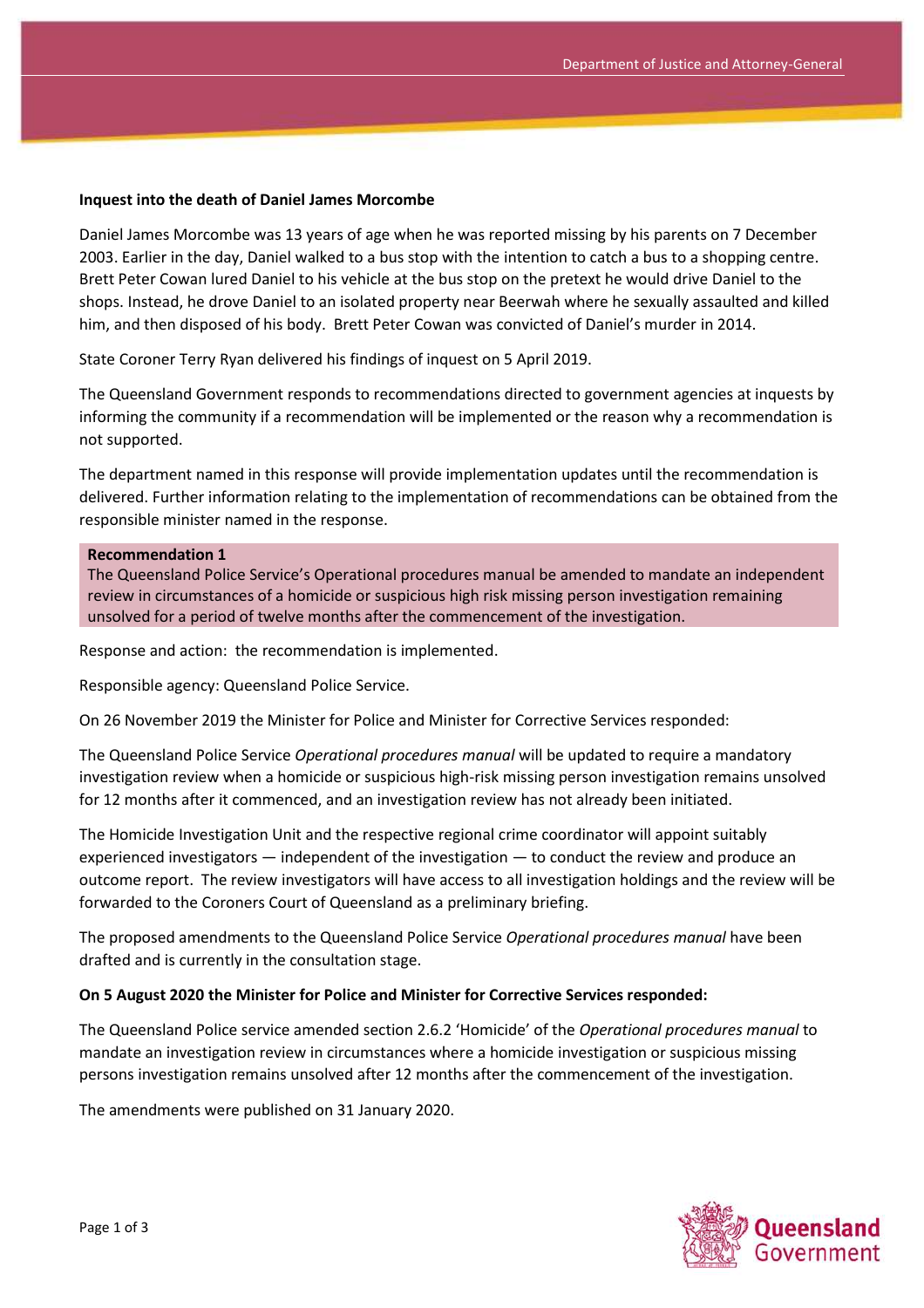## **Recommendation 2**

The Queensland Government amend the Criminal Code to ensure a time limit is imposed on the testing of human remains in circumstances where the prosecution and defence fail to reach agreement on the identity of the deceased.

Response and action: the recommendation is agreed in principle. Implementation is in progress.

Responsible agency: Department of Justice and Attorney-General.

On 19 November 2019 the Attorney-General and Minister for Justice and Leader of the House responded:

The government agrees in principle that there should be a reasonable time limit imposed on the testing of human remains in criminal proceedings.

This is an emotive, sensitive and complex issue.

A coroner has control over the body of a deceased person when they are investigating that person's death. Section 26 of the *Coroners Act 2003* provides that the coroner must release the body for burial as soon as reasonably practicable after autopsy. When someone is charged, in relation to the death, a criminal prosecution might proceed before the remains have been returned to the family. The criminal law in Queensland contains a range of procedures about how evidence, including a deceased's identity and issues relating to their death, is collected, stored and presented to the court in a criminal trial.

There can be a tension then between these two processes: the role of the coroner and the need to release remains as soon as possible to bereaved family members and the criminal process which aims to conduct a fair trial.

The government agrees that a deceased person's remains should be returned to their family and loved ones as soon as possible irrespective of whether there are related criminal proceedings on foot, particularly where the identity of a deceased person has been established with a high degree of certainty and is not in dispute.

However, this needs to be balanced against a court's obligation to safeguard the accused person's right to a fair trial. This fundamental principle seeks to avoid miscarriages of justice and ensure proceedings are conducted in a manner consistent with the fundamental principles of procedural fairness that preserves the interests of justice. The criminal justice system requires that the prosecution prove the case against the accused person beyond a reasonable doubt and has an obligation for pre-trial disclosure to the accused so that they are informed of the case against them. An accused person is presumed innocent until proven guilty and also has a right to silence. Similar obligations for pre-trial disclosure by the defence therefore generally do not currently exist in Queensland and the accused has the right to test and examine the veracity of the evidence which the prosecution relies on to prove its case. That can include evidence about a person's identity such as human remains. There is also currently no time limit in the law as to when the defence needs to inform the prosecution or the court as to whether they wish for those tests to be done or not.

The government is committed to respecting, protecting and promoting the human rights of all Queenslanders. The *Human Rights Act 2019* (HR Act) was recently introduced by the Palaszczuk government. When it commences, the HR Act will protect 23 human rights, including that every person has the right to be brought to trial without unreasonable delay, the right to a fair hearing, and the right to be presumed innocent until proven guilty in criminal proceedings. The HR Act will ensure that people's fundamental rights are better protected in state law, that respect for human rights is embedded in the culture of the Queensland public sector and that public functions are exercised in a principled way that is compatible with human rights.

The government intends to undertake further analysis, research and consultation with key stakeholders, including the legal profession and homicide victim support and advocacy groups and the judiciary, about how best to implement the underlying intent of the coroner's recommendation.